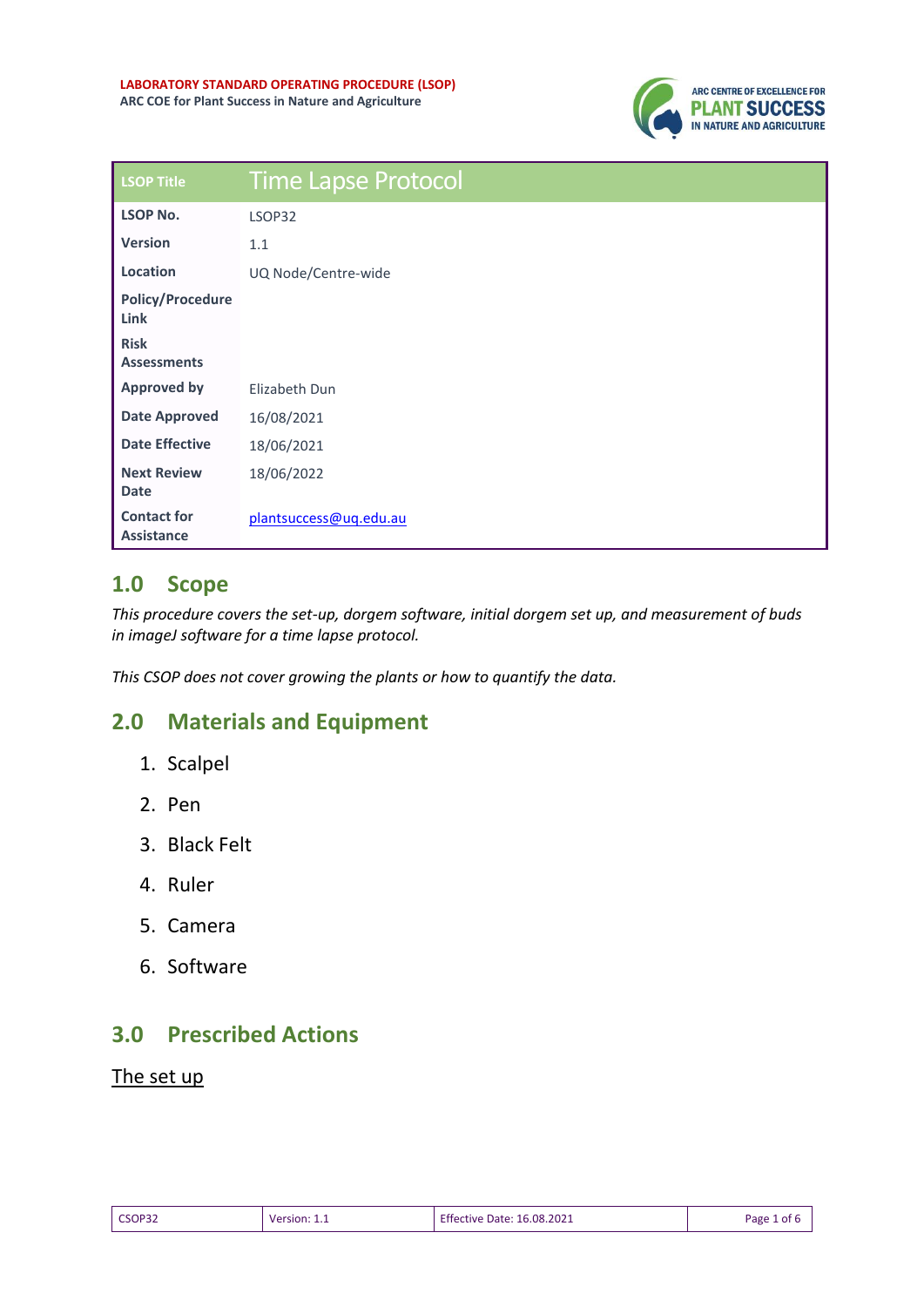**LABORATORY STANDARD OPERATING PROCEDURE (LSOP) ARC COE for Plant Success in Nature and Agriculture:** *Time Lapse Protocol*



- 1. Setup up the plants and cameras like in the image above
- 2. Remove some of the top soil to clearly expose the bud
- 3. Remove the scale leaves with a scalpel
- 4. Use a felt pen with a sharp point to make a number of small dots on the stem close to the bud to create a number of possible reference points to help with measuring the buds
- 5. Place black felt behind the plant stem and a ruler next to the bud
- 6. Position the webcam parallel to the ruler

| LSOP32<br>Version: $1_{1}$ | <b>Effective Date: 18/06/2021</b> | Page 2 of 6 |
|----------------------------|-----------------------------------|-------------|
|----------------------------|-----------------------------------|-------------|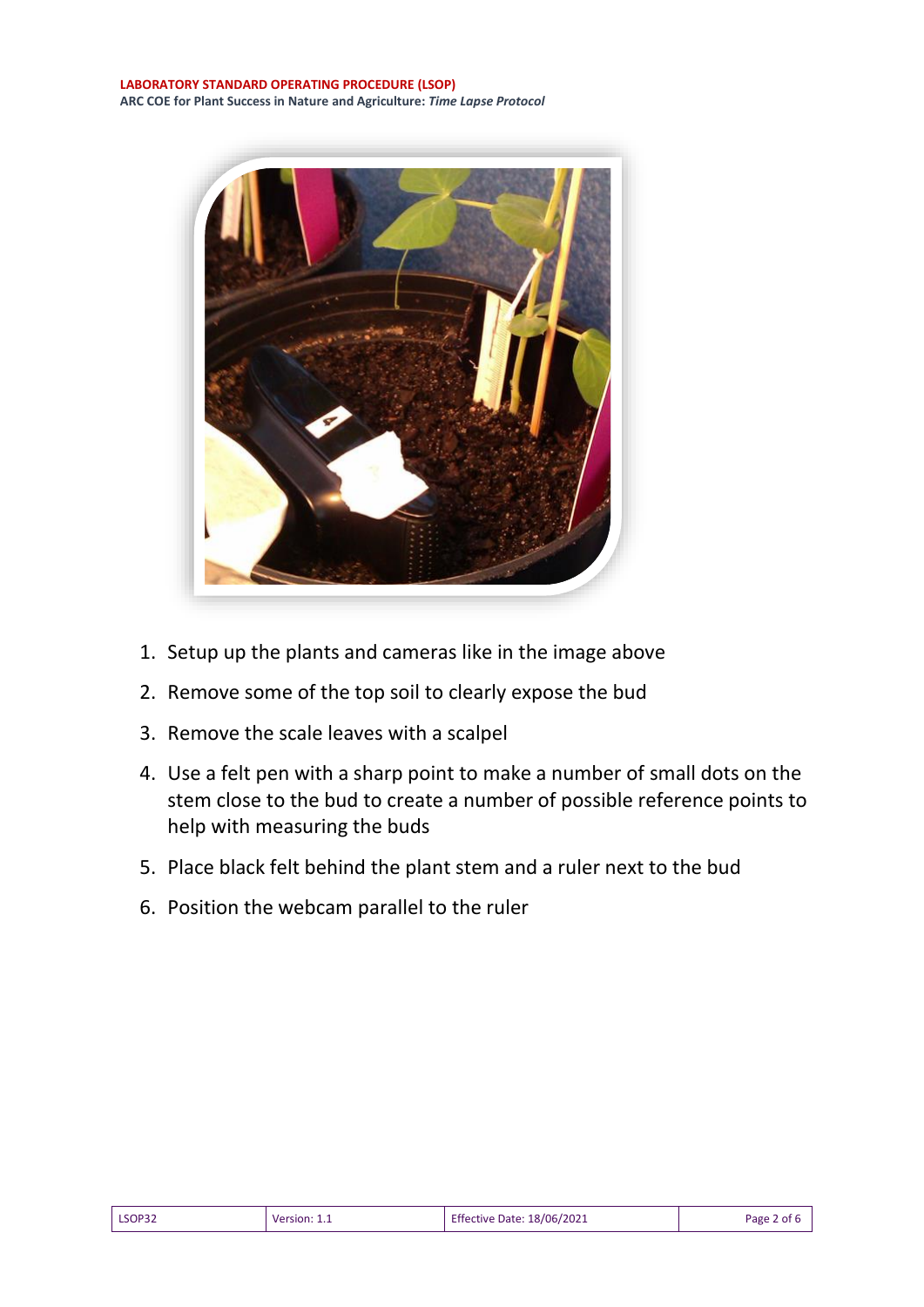#### Dorgem software

- 1. First time using Dorgem requires the user to select 'Microsoft WDM Image capture (Win32)'
- 2. Click 'Preview' if there is no preview
- 3. Click 'source'
	- a. Click the 'Capture source' tab
	- b. select the correct camera.
	- c. Click 'OK'
- 4. Click 'source'
	- a. Click the 'Source settings' tab
	- b. adjust the zoom, tilt and pan to get the best image of the bud
	- c. Click the 'Advanced' tab
	- d. Increase the 'Sharpness' to approximately 75%
	- e. Click 'OK'
- 5. Click 'Store settings'
	- a. Click either 'add' if there is no store setting or click the available store setting and then click edit.
	- b. Provide a name for the store setting if one is not present
	- c. Click 'enable'
	- d. Select the 'interval', that is how often images are to be recorded
	- e. Select the file storage location (where the images are to be saved) and filename
		- i. Filename should be in the format such as: %G test %g.jpg as this will give each image a unique time stamp
		- ii. The full filename may look like:

|  | LSOP32 | Version: 1.1 | 18/06/2021<br>$ \sim$<br>Etter<br>tive Date: | age<br>∩t |
|--|--------|--------------|----------------------------------------------|-----------|
|--|--------|--------------|----------------------------------------------|-----------|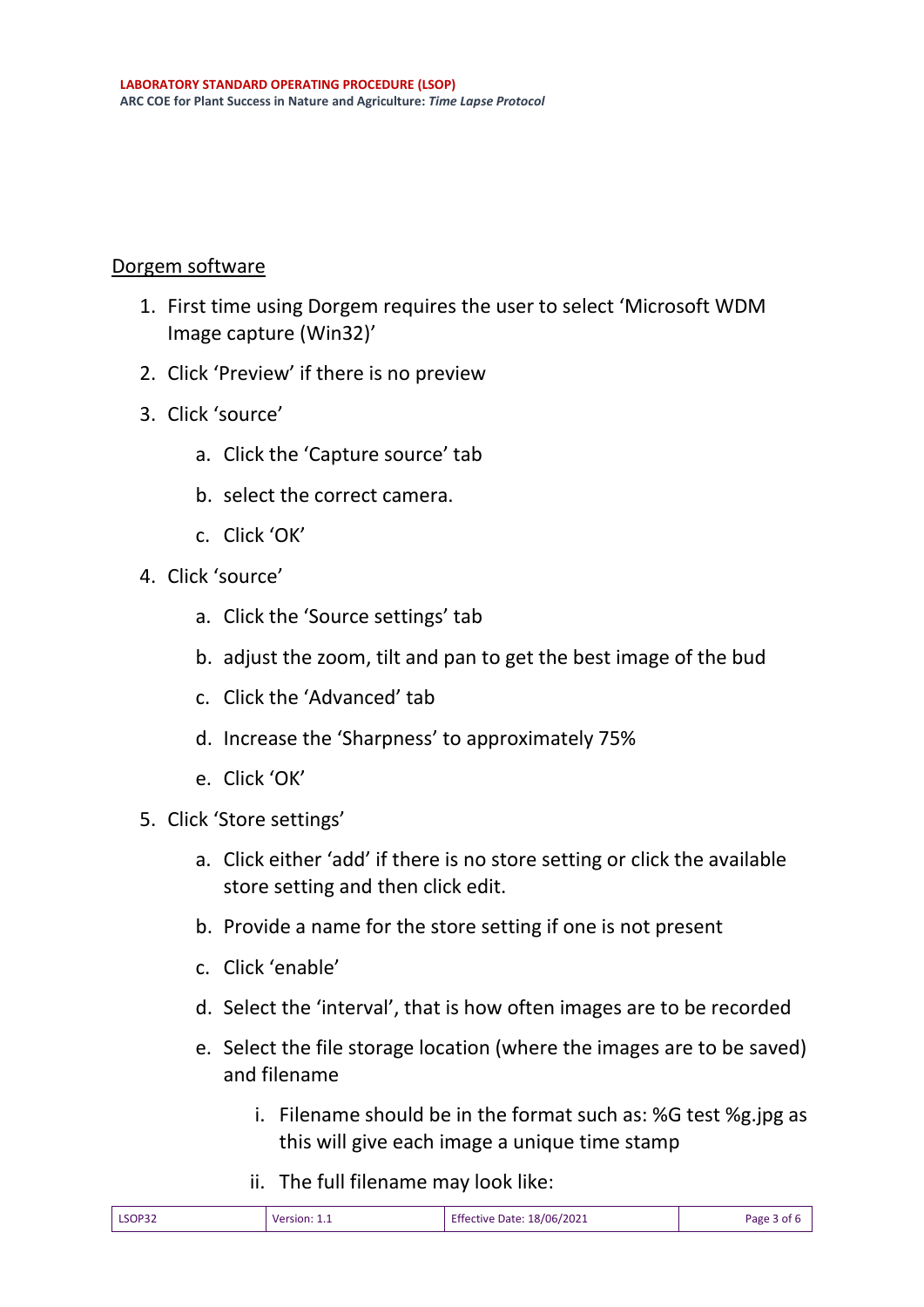### 1. C:\Users\guest\Documents\%G test %g.jpg

- f. Click 'OK'
- g. Click 'Close'
- h. Click 'Capture now' to ensure the file is named correctly and sent to the correct folder
- 6. When ready to start, Click 'Auto capture' and click 'Capture now' to start the timelapse

#### Initial Dorgem set up

- 1. There is a number of timelapse photography software but Dorgem is the only one that seems to work well with multiple cameras. It does have its issues for example it needs to be run on Windows XP and the image size can't be made larger than 600x400.
- 2. For multiple cameras to operate you need to have multiple copies of Dorgem running. To do this, you need to make multiple shortcuts to start Dorgem and modify the shortcut so that each has a unique command-lines. For example, if there are 4 cameras, you need 4 shortcuts to dorgem with one of the following as the 'target' command (assuming Dorgem is installed in the C:\Program Files\Dorgem folder):
	- a. C:\Program Files\Dorgem\dorgem.exe /c:cam1
	- b. C:\Program Files\Dorgem\dorgem.exe /c:cam2
	- c. C:\Program Files\Dorgem\dorgem.exe /c:cam3
	- d. C:\Program Files\Dorgem\dorgem.exe /c:cam4

### Measuring bud lengths using Image J

- 1. Collect all the files recorded by Dorgem
- 2. Open the first image file in ImageJ
- 3. Click the straight line icon
	- a. Draw a straight line across the ruler in the image perpendicular to the ruler as seen in the image below

| LSOP32 | Version: 1.1 | <b>Effective Date: 18/06/2021</b> | Page 4 of 6 |
|--------|--------------|-----------------------------------|-------------|
|--------|--------------|-----------------------------------|-------------|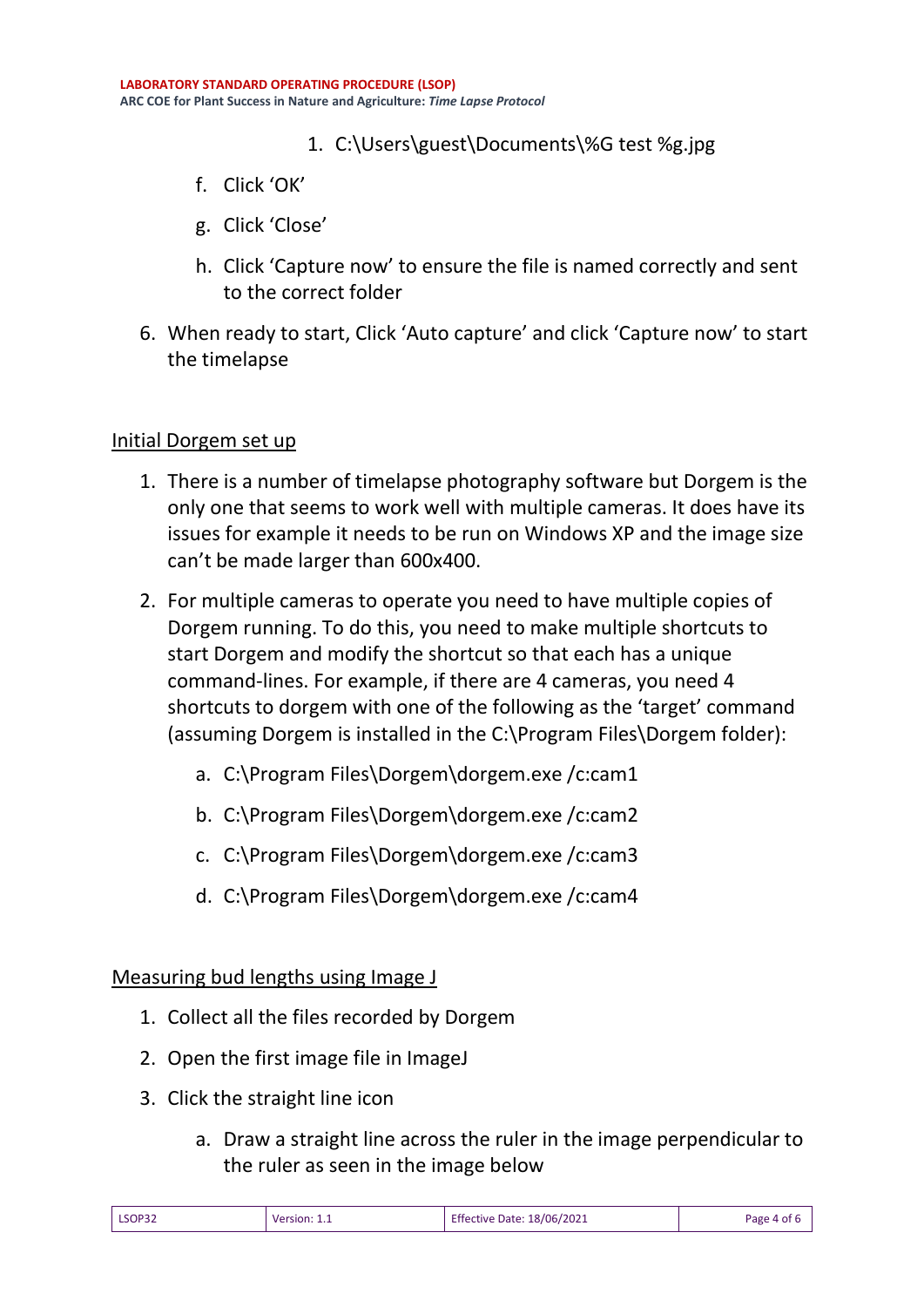- b. Click Analyze
	- i. Click 'Set Scale'
		- 1. Enter the distance in mm into the 'known distance' field
		- 2. Record the picture scale (pixels/mm) for future reference
		- 3. Click 'OK'
- c. Check that the scale is correct by drawing a line across a different section of the ruler and then press 'm'. If the number is quite different from what you expect, keep repeating the set scale process until you are happy.



- 4. Zoom in on the bud by clicking the magnifying glass icon and clicking on the part of the image you want to zoom in on
- 5. Click the straight line icon
	- a. Draw a line from the tip of the bud to the stable reference point on the image
	- b. Press 'm'
	- c. Press 'ctrl + shift +  $o'$
- 6. Repeat measurements of the bud
- 7. Once all the data is measured, copy all the data in the 'Results' box and paste into Excel

| LSOP32 | Version:<br>. | : 18/06/2021<br><b>Effective Date:</b> | Page 5 of |
|--------|---------------|----------------------------------------|-----------|
|--------|---------------|----------------------------------------|-----------|